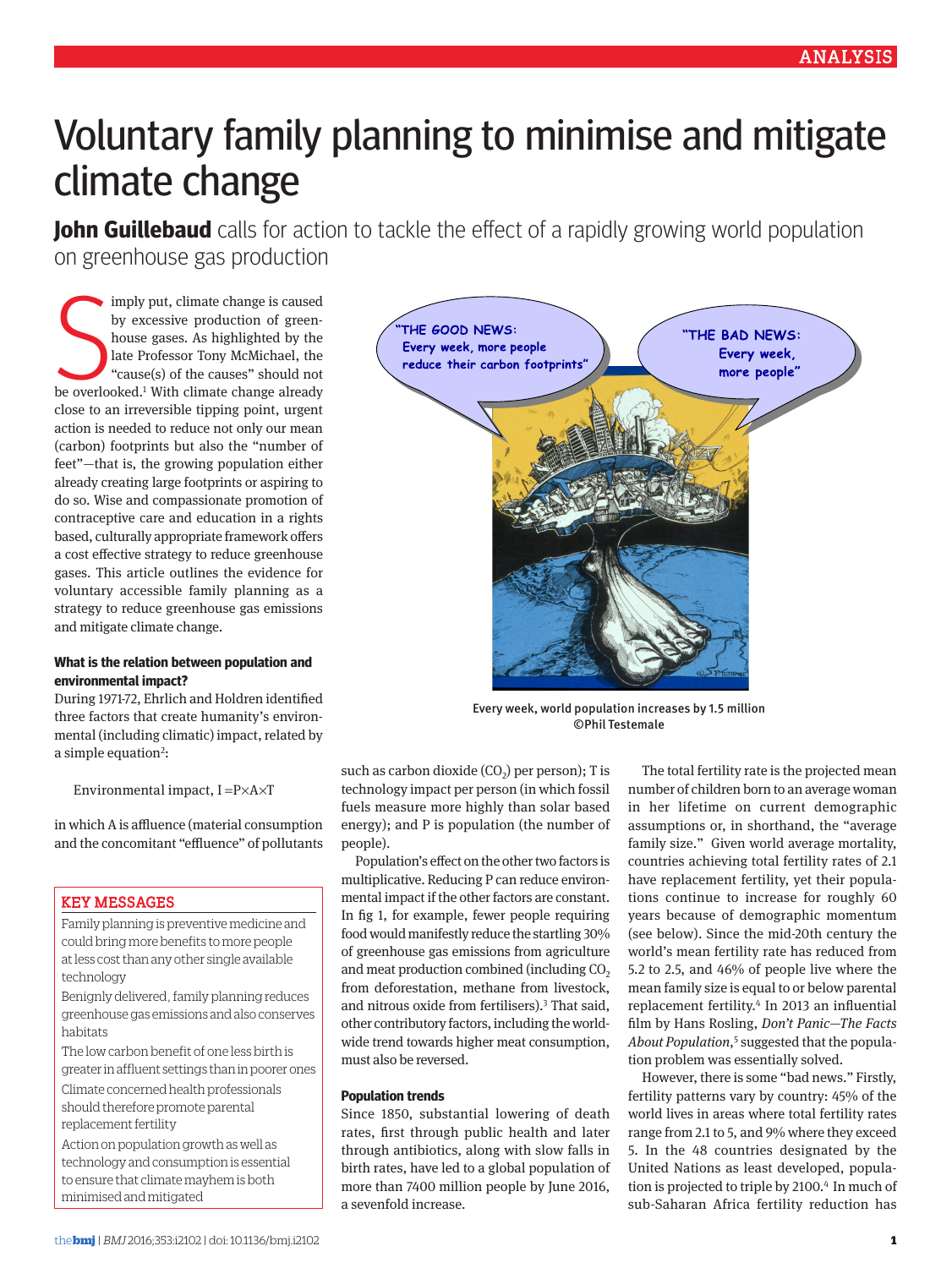# Analysis



#### Fig  $1$  | Greenhouse gas emissions, as percentage of the world annual total3

stalled.<sup>67</sup> The UN's latest median world population projection of 11.2 billion by 2100 is predicated on continuing reductions in fertility rate; without them, the constant fertility variant projects to roughly 28 billion by 2100.<sup>3</sup>

A second problem is "inexorable demographic momentum" as a result of the population "bulge" of young people who were born when fertility rates were higher and are yet to start their families. That phrase was used in a widely publicised scenario based report *Human Population Reduction is not a Quick Fix for Environmental Problems*. 8 However, the scenarios have been criticised for ignoring country-to-country variability and hence understating the "enormous social and economic benefits that family planning adopting nations have experienced in one generation compared with their non-adopting neighbours"—that is, the benefits are not long delayed.<sup>9 10</sup>

## **Voluntary family planning omitted in climate change coverage**

As already noted, three factors affect environmental impact, yet most climate change discussions focus only on technology and consumption. Even if unremitting population growth is recognised (as, for example, in the *Living Planet Report* by the World Wide Fund for Nature with the Global Footprint Network)<sup>11</sup> it is usually treated as a "given." something to be measured and (hopefully) adapted to, not as something that is sensitive to policy intervention. This is analogous to monitoring a bucket that is filled from a running tap and, when it's close to overflowing, discussing complex measures to make the only available bucket larger, rather than turning off the tap. Doctors can have an important role in putting family planning on to the agenda (box 1).

#### **Effective voluntary family planning**

Voluntary family planning empowers women through the basic human right to have

#### Box 1 Doctors, family planning, and climate change

Medical science bears much responsibility—albeit without intent—for the population "explosion" of the past 200 years, since the otherwise wholly good intervention of lowering death rates has created demographic imbalance. So, aside from choosing to have a small family, what can a climate concerned clinician do?

- Advocate for voluntary family planning. Contraception is a superb preventive medicine, reducing maternal and infant mortality and morbidity,  $6^{6}$  12 teenage conceptions, and the incidence of (unsafe) abortion<sup>6</sup>
- • Promote parenteral and intrauterine long acting contraceptives, which are the most effective and require a medically trained provider
- • Support organisations acting on population growth such as Population Matters (www. populationmatters.org), Population and Sustainability Network (www. populationandsustainability.org), and PopOffsets (www.popoffsets.org), which helps people and organisations to offset their carbon emission by funding family planning around the world

#### Box 2 Recent activity in world family planning

- • The 2012 London Family Planning Summit won promises of \$4.6bn (£3.2bn; €4.1bn) from donors and developing countries to provide all requirements for modern contraception for an extra 120 million women by 202013
- • The Family Planning 2020 global partnership (www.familyplanning2020.org) followed with the ambition to assist the estimated 225 million who wish to avoid a pregnancy but are not using a modern contraceptive
- Target 3.7 in the UN's third sustainable goal—to ensure healthy lives and promote wellbeing reads: "By 2030, ensure universal access to sexual and reproductive healthcare services, including for family planning, information and education, and the integration of reproductive health into national strategies and programmes"22
- The UN climate change summit in Paris, December 2015, gave no prominence to the benign measures that could halt population increase. Ongoing taboos continue to "quarantine" this major component of humanity's predicament

children by choice and not by chance. While prioritising reproductive rights, this scenario requires the removal of multiple barriers to accessing contraception.

These barriers are formidable in low resource settings but present everywhere. They can be tangible (eg, inadequate resourcing or maintenance of contraceptive supplies, child marriage, or sexual abuse) and intangible (eg, cultural and familial pronatalism, religious or partner opposition to contraception, fatalism, or myths and exaggerations about contraceptive side effects).12-14 These barriers can primarily be tackled by education, in the media as well as in schools.12-14

Nations as culturally and politically diverse as Bangladesh and Brazil, Columbia and Cuba, Thailand and Tunisia, and regions such as Kerala in India, have halved their fertility rates in about the same time as China, yet without a coercive one child policy.<sup>13 15 16</sup>

Some support for family planning as an intervention has existed, intermittently, from the early days of climate concern.17-21 More recently, the Royal Society's 2012 report on climate change, *People and the Planet*, highlighted "the importance of both slowing population growth and reducing per capita  $CO<sub>2</sub>$ emissions to stabilise the global climate" (box  $2$ ).<sup>23</sup> And, after decades of silence, in 2014 the Intergovernmental Panel on Climate Change (IPCC) stated, " $CO<sub>2</sub>$  emissions could be lower by 30% by 2100 if access to contraception was provided to those women expressing a need for it … This is important not only in poor countries, however, but also some rich ones like the United States, where there is unmet need for reproductive health services as well as high CO<sub>2</sub> emissions per capita."24

## **How does having one less child benefit the climate?**

In 2009 it was calculated that by adopting available "eco-friendly" actions, including meticulous recycling, an American couple could curb their lifetime carbon footprint by 486 tonnes. Simply by having one less child, an American woman would reduce her "carbon legacy" (the summed emissions of herself and her descendants weighted by relatedness) by 9441 tonnes.<sup>25</sup> This is around 20-fold (10-fold in the United Kingdom) more than would be saved by other eco-actions. People in high income countries have the largest footprints<sup>26</sup>: one estimate is that each new UK baby will ultimately be responsible for roughly 35 times more greenhouse gas emissions than one in Bangladesh.27

For US and UK citizens these calculations support choosing a smaller family, even if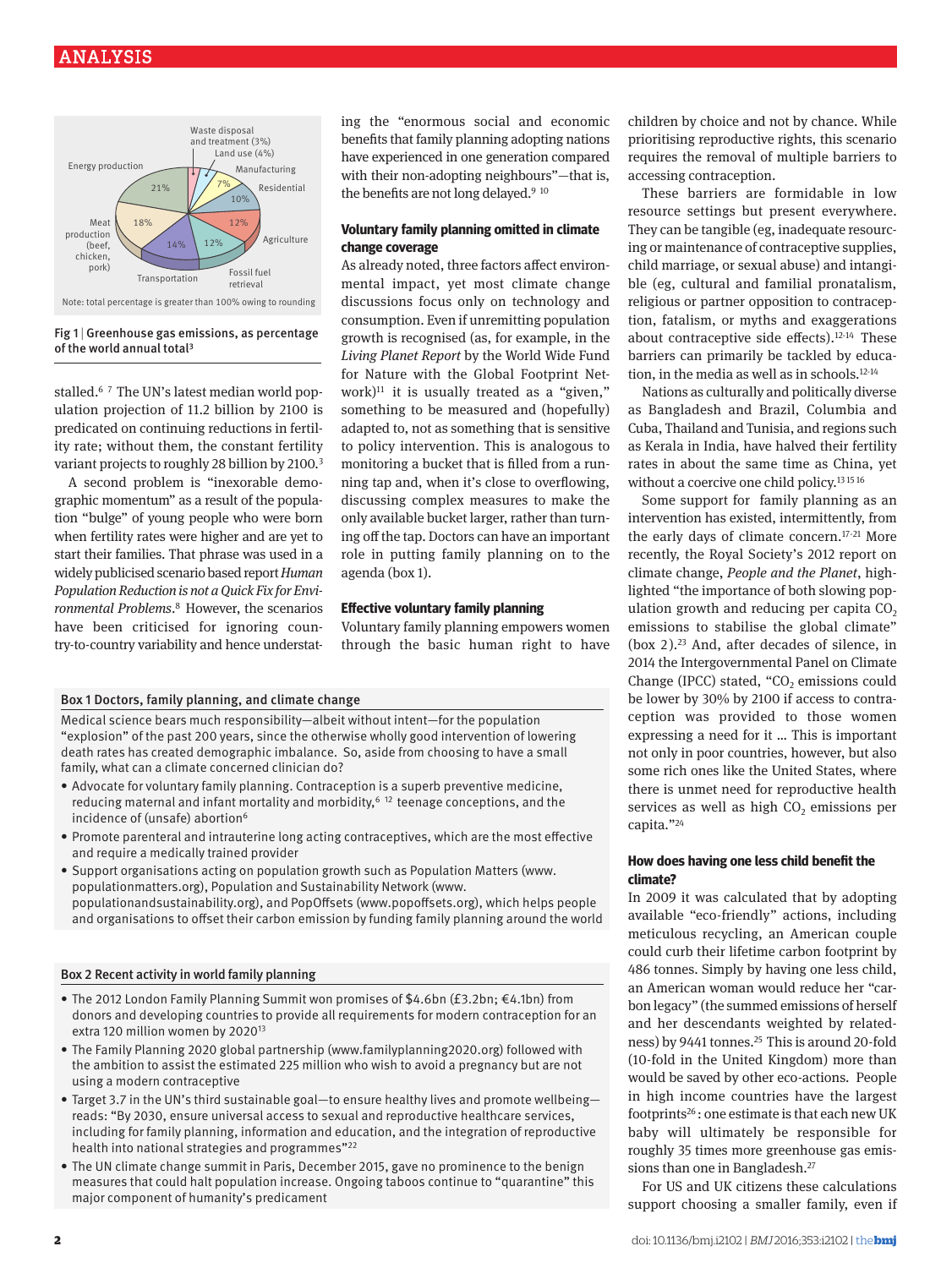#### Box 3 Costs and cost effectiveness

- • The international community has invested \$400bn over 50 years in the 20 least developed countries that have the highest birth rates, implicitly assuming that socioeconomic development will lead automatically to smaller families
- Of this sum, less than 1% has gone explicitly into contraceptive care<sup>33</sup>
- • Studies invariably show that family planning is highly cost effective compared with other emission abatement strategies.<sup>3</sup> Estimates vary: one study concluded that investment of \$1-2 per capita in family planning abates one tonne of  $CO<sub>2</sub>$  emissions<sup>34</sup>
- • Achieving the UN's low fertility scenario could contribute16-29% of the reduction in greenhouse gas emissions needed by 2050 to avoid global warming by 2°C32
- • Fulfilling the unmet need for modern contraception among all women who state that they wish to delay or end childbearing requires investment in contraceptive care to be more than doubled from \$4.1bn to \$9.4bn annually<sup>30</sup>
- The amount required equates to <6 days of current US annual expenditure on defence (\$598bn)35

they can provide for a larger one. The charity Population Matters promotes a voluntary guideline of a worldwide maximum of two children, which would make an important collective difference to emissions. It is unfair for people in high income countries to focus on reducing population growth in low income countries as the main climate intervention, especially when accompanied by inaction about their own much larger emissions.

Two facts are incontrovertible: our finite planet will not support unending growth (roughly 82 million people annually), and once 2.1 becomes the mean family size, population growth will eventually cease. So why should it be controversial to propose that this parental replacement fertility becomes the accepted upper norm?

The obstacles are massive, including a feeling among many people, often reinforced by culture and religion, that they cannot satisfy their parental instincts by having only one or two children. Such attitudes may trump a more altruistic decision by people to consider their climate legacy, changing their preferences in the interests of posterity and the biosphere.

#### **Population and environmental education is key**

There is a blind spot in all countries concerning the planet's finitude and the unsustainability of unremitting population growth. Education efforts can help people to understand these concepts, however, as interview data from Ethiopia have shown.<sup>28</sup> Environmental concerns, along with sexual and reproductive health, have been widely and successfully promoted through radio and television "soap operas" (see www.populationmedia.org).<sup>14</sup> These long running, culturally embedded dramas educate through their popular characters, torn between good and bad influences.

Access to contraceptives is highly variable, but access alone is not enough. The incidence of unplanned conceptions in both teenagers and adults in 201429 was 40% globally (around 80 million annually) and 49% in the ostensibly well educated US.<sup>30</sup> Any contraceptive may fail. A voluntary guideline must never penalise large families, in which child poverty is most common, and there must be a safety net for unintended or later order births. Crucially, to criticise parents at any level of affluence, anywhere, who have already had large families is decidedly unfair if, as is so common, their education and upbringing never brought this environmental dimension to their attention.

### **Myths, half truths, and realities of voluntary family planning**

A persistent myth is that quantitative concern for human numbers is intrinsically coercive,<sup>15</sup> and in much of civil society this idea still inhibits rational discussion about population stabilisation. Can sensible people not unite in condemning both coercive contraception, which is indeed vile, and coercive conceptions that arise from women being denied access to the methods that they might choose should the applicable barriers be removed?

Fertility decline by country commonly precedes increases in wealth, and prosperity consistently accelerates after fertility rates fall (this happens sooner in countries where family planning is promoted).<sup>71031</sup> Good family planning programmes have driven the fertility transition even where poverty and illiteracy prevailed.<sup>7</sup> <sup>32</sup>

Despite such facts some have argued<sup>5 13</sup> that rising household wealth and improved child survival<sup>7</sup> are prerequisites to acceptance of small family sizes. This view promotes the continuing derisory funding of voluntary family planning services internationally (box 3). It is, however, based on the false assumption that couples in poverty decide to have many children for economic and "social security" reasons or because they anticipate high child mortality.15 In reality, however, given that

intercourse is always more frequent than would be required for intentional conceptions, in the absence of access to family planning having a larger rather than a smaller family is less of a planned decision than an automatic outcome of human sexuality.13 15 Large families simply happen when people are not able not to have a large family*.* Small families do, however, result through choice when women have easy access to education and family planning. Identifying and removing barriers to such access in every setting must be prioritised.<sup>1315</sup> One such barrier is the Vatican's prohibition of modern contraceptives. The ban disproportionately affects Catholics in poorer settings<sup>7</sup> and persists despite pressure to relax this stance, most recently with respect to avoidance of pregnancy where exposure to the Zika virus is likely.36

#### JohnGuillebaud

Institute for Women's Health, University College London, London WC1E 6BT, UK

j.guillebaud@lineone.net

Contributors and sources: JG is author/coauthor of nine books and of over 300 publications on environmental sustainability, reproductive health, and population. He consults on request both internationally (eg, World Health Organization) and nationally (eg, advising on guidance documents of the Faculty of Sexual and Reproductive Healthcare). His TED lecture Sex and the Planet is available at www.youtube.com/ watch?v=XjjLYUqnvTQ; and his Time Capsule project (1994-2044), apologising to the future, is described at www.ecotimecapsule.com.

Competing interests: I have read and understood BMJ policy on declaration of interests and declare I have received research grants, lecture fees, ad hoc consultancy fees, and expenses from the manufacturers of contraceptive products. I am a trustee and on the board of the Margaret Pyke Trust and a patron of Population Matters, both registered charities that promote population and sustainability through voluntary family planning in the UK and overseas.

Provenance and peer review: Not commissioned; externally peer reviewed.

- McMichael AJ. Prisoners of the proximate: loosening the constraints on epidemiology in an age of change. *Am J Epidemiol* 1999;149:887-97.
- 2 Ehrlich P, Holdren J. A bulletin dialogue on the "closing circle": critique. One dimensional ecology. *Bull At Sci* 1972;28:16-27.
- 3 Speidel J, Raifman S, Thompson K; UCSF Bixby Center for Global Reproductive Health. By slowing population growth, family planning can help address food insecurity and climate change. 2015. www.biologicaldiversity.org/ programs/population\_and\_sustainability/pdfs/ UCSF\_Population\_Climate\_Food\_Feb\_3\_2015.pdf.
- 4 United Nations. Population Division. World population prospects: 2015 Revision. Working paper no. ESA/P/ WP.241. 2015. http://esa.un.org/unpd/wpp/ Publications/Files/Key\_Findings\_WPP\_2015.pdf.
- Rosling H. Don't panic—the facts about population. 2013. www.gapminder.org/videos/ dont-panic-the-facts-about-population.
- Mayhew SH, Colbourn T. Population growth. In: Waage J, Yap C, eds. *Thinking beyond sectors for sustainable development.* Ubiquity Press, 2015:37-44
- Cleland J. Contraception in historical and global perspective. *Best Pract Res Clin Obstet Gynaecol* 2009;23:165-76.
- 8 Bradshaw CJ, Brook BW. Human population reduction is not a quick fix for environmental problems. *Proc Natl Acad Sci USA* 2014;111:16610-5.